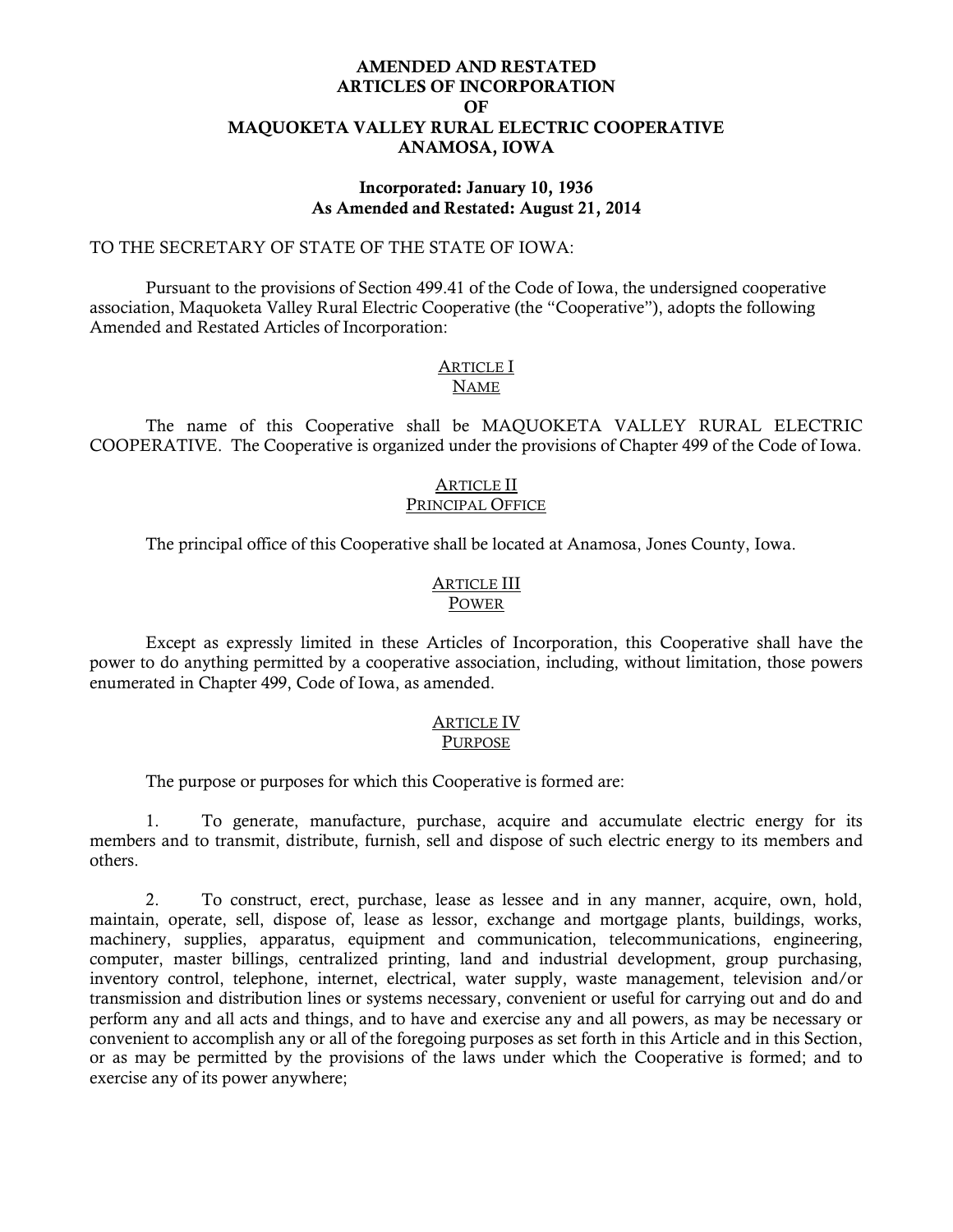3. To purchase, receive, lease as lessee, or in any other manner acquire, own, hold, maintain, use, sell, convey, exchange, mortgage, pledge or otherwise dispose of any and all real and personal property or any interest therein necessary, useful or appropriate to enable this Cooperative to accomplish any and all of its purposes;

4. To acquire, own, hold, use, exercise and, to the extent permitted by law, to sell, mortgage, pledge, hypothecate and in any manner dispose of franchises, rights, privileges, licenses, rights of way and easements necessary, useful or appropriate to accomplish any or all of the purposes of this Cooperative;

5. To assist its members by wiring or causing to be wired their premises and by installing and causing to be installed therein electric, plumbing and internet appliances, fixtures, machinery, supplies, apparatus and equipment of any and all kinds and character and, in connection therewith and for such purposes, to enter into and carry out all agreements necessary and advisable in connection therewith, and to purchase, acquire, lease, sell, distribute, install and repair electric, plumbing and internet appliances, fixtures, machinery, supplies, apparatus and equipment of any and all kinds and character and to receive, acquire, endorse, guarantee, pledge, hypothecate, transfer, and otherwise dispose of notes and other evidences of indebtedness and all security therefor;

6. To borrow money, to make and issue bonds, notes and other evidences of indebtedness, secured or unsecured, for moneys borrowed or in payment for property acquired, or for any of the other objects or purposes of this Cooperative; to secure the payment of such bonds, notes or other evidences of indebtedness by mortgage or mortgages, or deed or deeds of trust upon, or by the pledge of or other lien upon, any or all of the property, rights, franchises, privileges or permits of the Cooperative, where so ever situated, acquired or to be acquired;

7. To do and perform, either for itself or its members, any and all acts and things, and to have and exercise any and all powers, as may be necessary or convenient to accomplish any or all of the foregoing purposes, or as may be permitted by the provisions of the laws under which the Cooperative is formed; and to exercise any of its powers anywhere.

#### **ARTICLE V DURATION**

The duration of this Cooperative shall be perpetual.

## ARTICLE VI **INCORPORATORS**

The name, occupation and post office address of each of the original incorporators of this Cooperative were:

| Name              | Occupation | Post Office Address   |
|-------------------|------------|-----------------------|
| J.W. Oscar Kinler | Farmer     | Olin, Iowa            |
| A.B. White        | Farmer     | Anamosa, Iowa         |
| C.W. James        | Farmer     | Center Junction, Iowa |
| T.F. Supple       | Farmer     | Cascade, Iowa         |
| A.G. Bohlken      | Farmer     | Monticello, Iowa      |
| D.J. Wasson       | Farmer     | Onslow, Iowa          |
| John L. Hein      | Farmer     | Monticello, Iowa      |
| C.M. Holst        | Farmer     | Center Junction, Iowa |
| A. Parke Ogden    | Farmer     | Anamosa, Iowa         |

# ARTICLE VII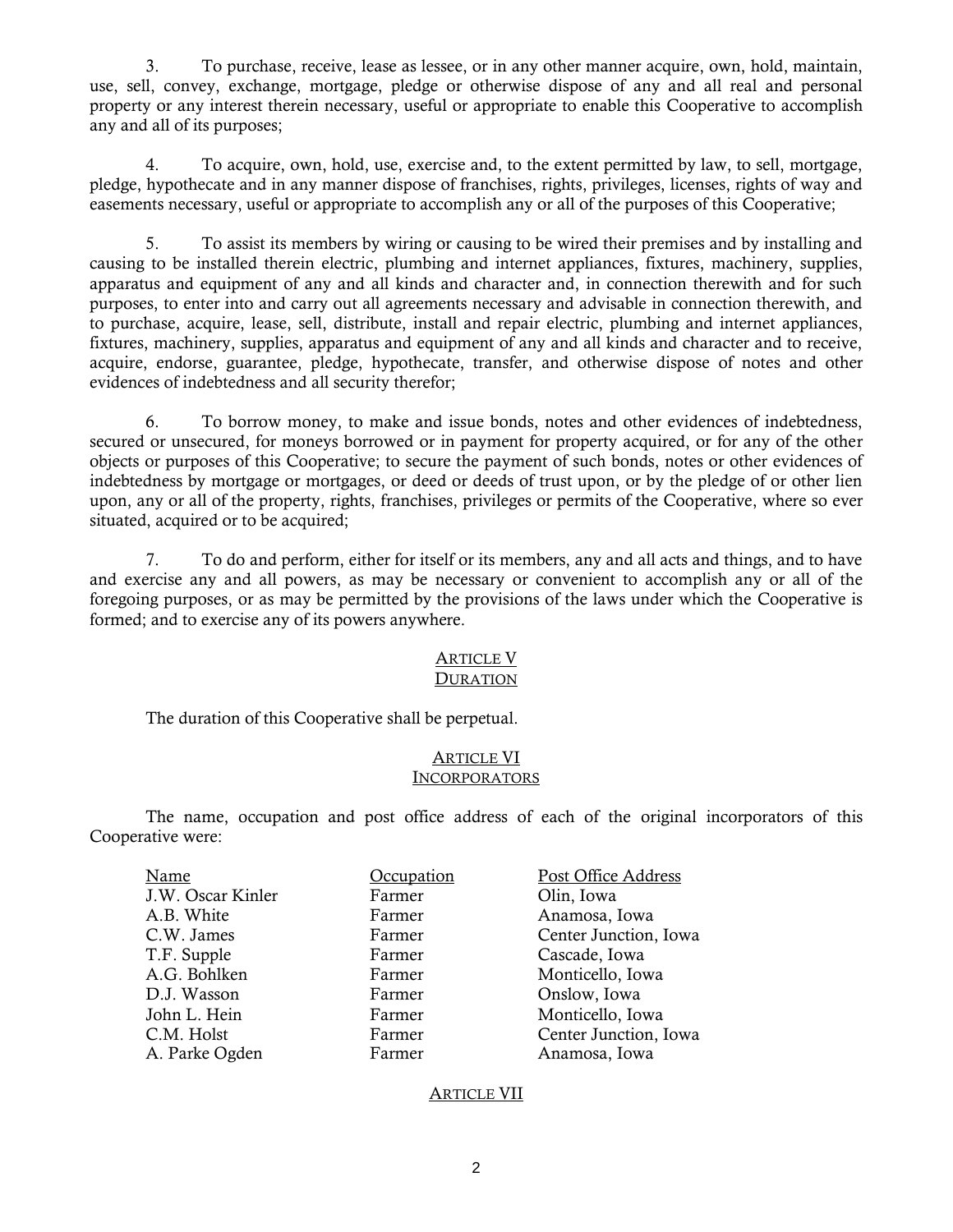#### MEMBERSHIP

1. Member Qualifications. Any individual, firm, association, corporation, partnership, irrevocable trust or other business organization may become a member in this Cooperative by applying for a membership certificate in the Cooperative and meeting the following four qualifications: (a) the address and federal identification number of the applicant is not shared with another existing member, (b) an electrical meter of the Cooperative will be used solely by the applicant and shall not be shared with any other member of the Cooperative, except as between members holding a joint membership, (c) the applicant agrees to purchase from the Cooperative the amount of electric energy hereinafter in Section 3 of this Article specified, and (d) the applicant agrees to comply with and be bound by these Articles of Incorporation, the Bylaws of the Cooperative, and such rules and regulations as may from time to time be adopted by the Board of Directors of the Cooperative. Any individual may act on behalf of a firm, association, corporation, partnership, irrevocable trust or other business organization as long as such individual provides the Cooperative sufficient documented evidence, satisfactory to the Cooperative, that such individual has been granted proper authority to act on behalf of the member entity. Any two individuals may jointly become a member and their application for a joint membership may be accepted in accordance with the foregoing provisions of this Section provided the two individuals jointly comply with the provisions of the above subdivisions (a), (b), (c) and (d). The Bylaws of the Cooperative may fix such other terms and conditions upon which persons shall be admitted to and retain membership in the Cooperative not inconsistent with these Articles of Incorporation or the Act under which it is organized.

2. Membership Certificate. The Cooperative shall retain electronic records of all membership certificates. No applicant for membership shall hold office until his/her certificate of membership shall have been issued in the Cooperative's electronic records. The electronic membership certificates shall be the sole means of evidencing a member's membership in the Cooperative.

3. Minimum Purchase. Each member shall purchase from this Cooperative monthly not less than the minimum amount of electric energy which shall from time to time be fixed by resolution of the Board of Directors and shall pay therefor and for all additional electric energy used by him, the price which shall from time to time be fixed therefor by resolution of the Board of Directors. Each member shall also pay all obligations which may from time to time become due and payable to this Cooperative as and when the same shall become due and payable. Each member shall comply with such rules and regulations as may from time to time be adopted by the Board of Directors.

- 4. No Capital Stock. This Cooperative shall have no capital stock.
- 5. Restrictions on Transfer. No membership shall be transferable.

6. Limits on Membership Ownership and Voting. No member of this Cooperative may own more than one (1) membership and each member shall be entitled to one (1) vote and no more. If two individuals hold a joint membership together, they shall be jointly entitled to one (1) vote, agreed unanimously, and no more upon each matter submitted to a vote at a meeting of the members. Votes shall be cast in person and not by proxy or as otherwise set forth in the Bylaws. A member of the Cooperative may have multiple separate accounts with the Cooperative. Such separate accounts are not entitled to voting rights on any matter requiring a vote at a meeting of the members and said accounts are represented in any vote by the member to whom the accounts are registered.

7. Disposition of Earnings. No dividends shall be paid upon the issuing price of membership in this Cooperative. Subject to the obligations of the Cooperative with respect to moneys borrowed and to the provisions of any mortgage or other security given to secure such obligations, the directors shall annually dispose of the earnings of the Cooperative in excess of its operating expenses as follows: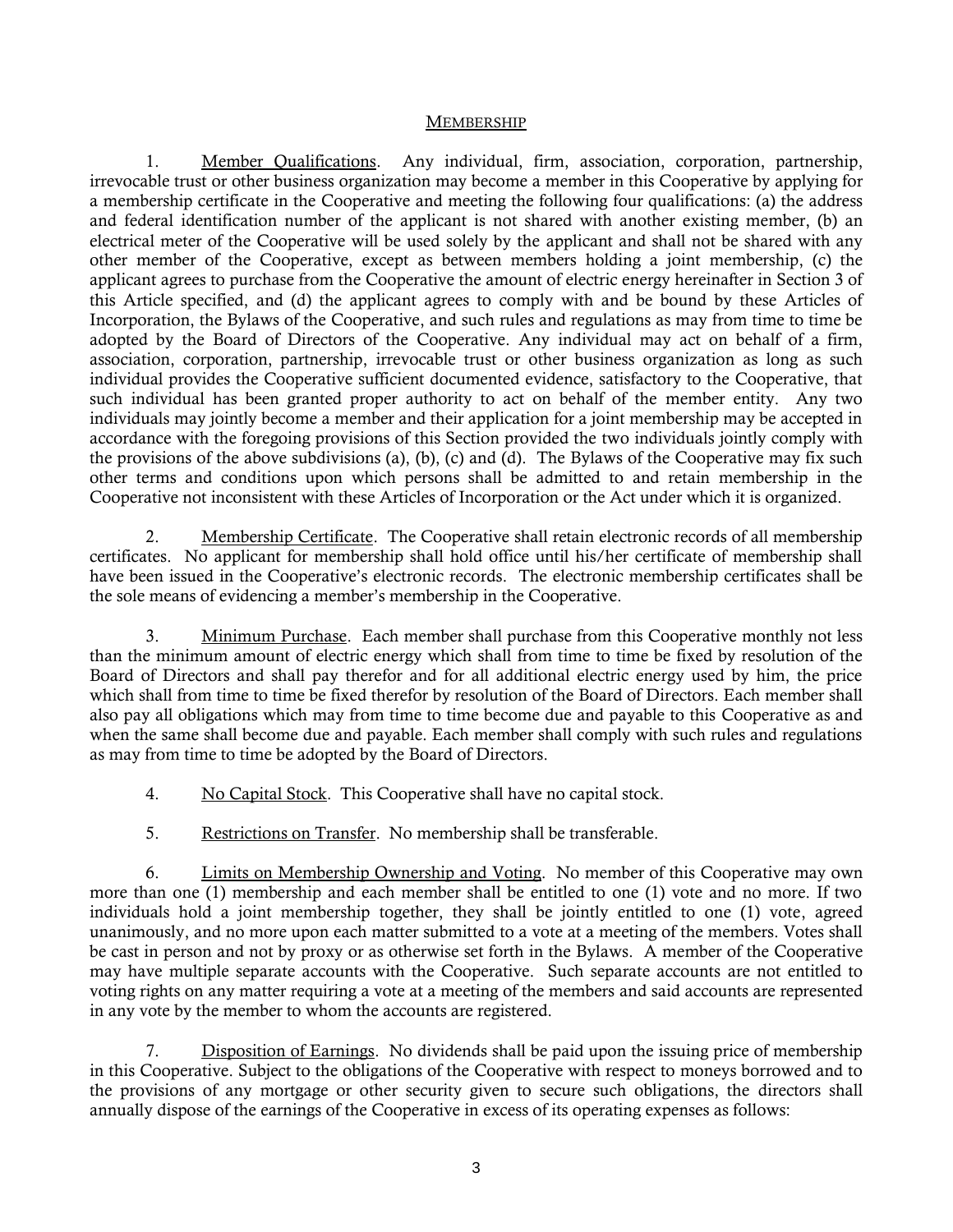a. To provide a reasonable reserve for depreciation, obsolescence, bad debts, or contingent losses or expenses.

b. At least ten percent (10%) of the remaining earnings must be added to surplus until surplus equals either 1) thirty percent (30%) of the total of all paid in for memberships, plus all unpaid patronage dividends, plus certificates of indebtedness payable upon liquidation, earnings from non-member business, and earnings arising from the earnings from other cooperative organizations of which the Cooperative is a member, or 2) one thousand dollars (\$1,000), whichever is greater. No addition shall be made to surplus when it exceeds either fifty percent (50%) of such total or one thousand dollars (\$1,000), whichever is greater.

c. Not less than one percent (1%) nor more than five percent (5%) of such earnings in excess of reserves may be placed in an educational fund, to be used as the directors deem suitable for teaching or promoting cooperation.

d. All remaining net earnings shall be allocated to a revolving fund and shall be credited to the account of each member ratably in proportion to the business he has done with the Cooperative during each year. Such credits are herein referred to as "deferred patronage dividends."

e. The directors shall determine the percentage or the amount of said allocation that currently shall be paid in cash. All said remaining allocation not so paid in cash shall be transferred to the revolving fund and credited to said members and subscribers.

8. Member Control of Allocations. The members may, at any meeting, control the amount to be allocated to surplus or educational fund within the limits specified in Section 7 of this Article VII.

9. Use of Revolving Capital. The directors may use the revolving fund to pay the obligations of or add to the capital of the Cooperative. In such event, the deferred patronage dividends credited to members shall constitute a charge upon the revolving fund and future additions thereto and on the corporate assets subordinate to creditors then or thereafter existing. All payments of deferred patronage dividends shall comply with Iowa Code § 499.33 or its successor provisions and any and all amendments thereto, and as dictated in the Cooperative's Bylaws. Payment of deferred patronage dividends may be paid in the order of priority determined by the Board of Directors as long as permitted under Iowa law. The payment of deferred patronage dividends owing to deceased natural persons who are members or patrons shall be made upon such terms and conditions as the Board of Directors, acting under policies of General Application, and the legal representatives of such member's estate shall agree upon; provided, however, that the financial condition of the Cooperative will not be impaired thereby.

10. Issuance of Deferred Patronage Dividends. This Cooperative may issue certificates for deferred patronage dividends which certificates may be transferable or non-transferable as the Board of Directors may, from time to time, determine.

11. Credit Maturity. Credits or certificates referred to in Sections 9 and 10 of this Article VII shall not mature until the dissolution or liquidation of the Cooperative, but shall be callable by the Cooperative at any time.

12. Expulsion of a Member. The Board of Directors of the Cooperative may by the affirmative vote of not less than two-thirds (2/3) of the members of the Board of Directors, expel any member of the Cooperative, including the original incorporators, who shall have willfully violated or refused to comply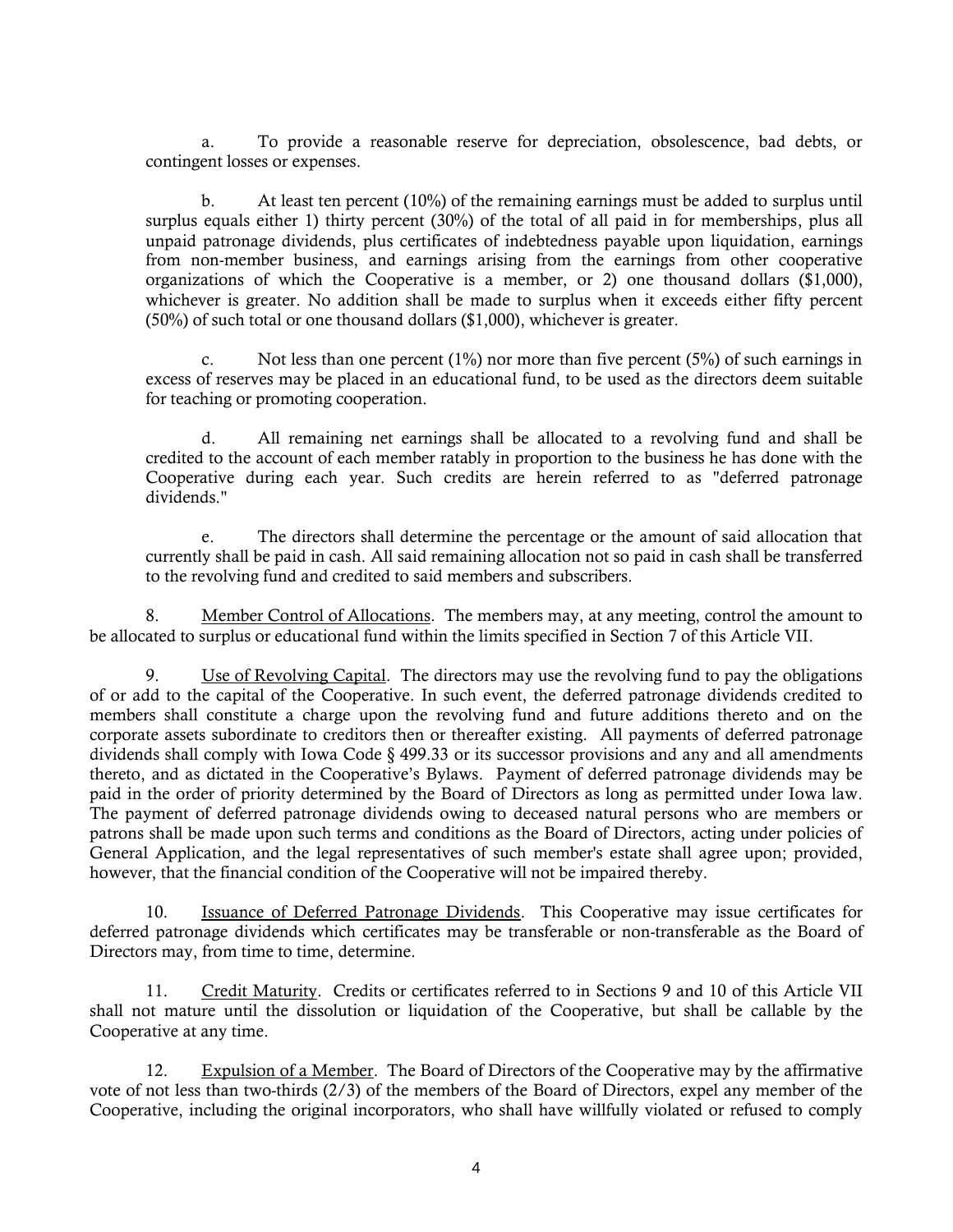with any of the provisions of these Articles of Incorporation or the Bylaws of the Cooperative or any rules or regulations promulgated by the Board of Directors, or who shall have ceased to be eligible to membership in the Cooperative, or who shall have failed to pay any debt or obligation to the Cooperative when the same shall have become due and payable.

13. Membership Cancellation. If a member dies or becomes ineligible, or is expelled, his/her membership shall forthwith be canceled.

14. Member Withdrawal. Members of this Cooperative may voluntarily withdraw from membership upon payment in full of all debts and obligations to this Cooperative and upon compliance with and performance of all contracts with this Cooperative, and upon compliance with and performance of such terms and conditions as the Board of Directors may prescribe.

15. Member Obligations After Membership is Terminated. The death, expulsion, or withdrawal of a member of this Cooperative shall not impair his/her debts, obligations or liabilities to this Cooperative.

16. Distribution of Association Assets Upon Liquidation. Upon dissolution or liquidation, the assets of this Association shall be applied, first, to pay liquidation expenses, next to pay obligations of this Association other than patronage dividends or certificates issued therefor; and the remainder of such assets shall be distributed in the following priority:

a. To pay any deferred patronage dividends or certificates issued therefor. If the fund is insufficient to pay them all, it shall be prorated.

b. To pay members the amounts for which their memberships were originally issued, without interest or dividends thereon.

c. Any remaining assets shall be distributed among the members at the date of the dissolution or liquidation in proportion to their deferred patronage dividends.

17. No Member Personal Liability. The private property of the members of this Cooperative shall be exempt from execution for the debts of this Cooperative.

18. Other Charges. The directors may, from time to time, prescribe charges to be made to each member for services rendered him or upon products sold to him and the time and manner of collection.

# ARTICLE VIII

# MEMBER MEETINGS

1. Annual Member Meetings. The first Annual Meeting of the members of this Association was held on the second day of February, 1937. The Annual Meeting of the members of this Cooperative shall be held on such date as shall be fixed by the Bylaws. The annual or special meeting of members of this Cooperative shall be held within the Counties of Delaware, Dubuque, Jackson or Jones, in the State of Iowa, at such places as shall from time to time be fixed by the Board of Directors of this Cooperative.

2. Special Member Meetings. The directors may call special meetings of members and shall do so upon written demand of twenty percent (20%) of the members.

3. Member Notice of Meeting. Unless a member waives their right to receive notice in writing, each member shall be entitled to receive ten (10) days written notice of the time and place of all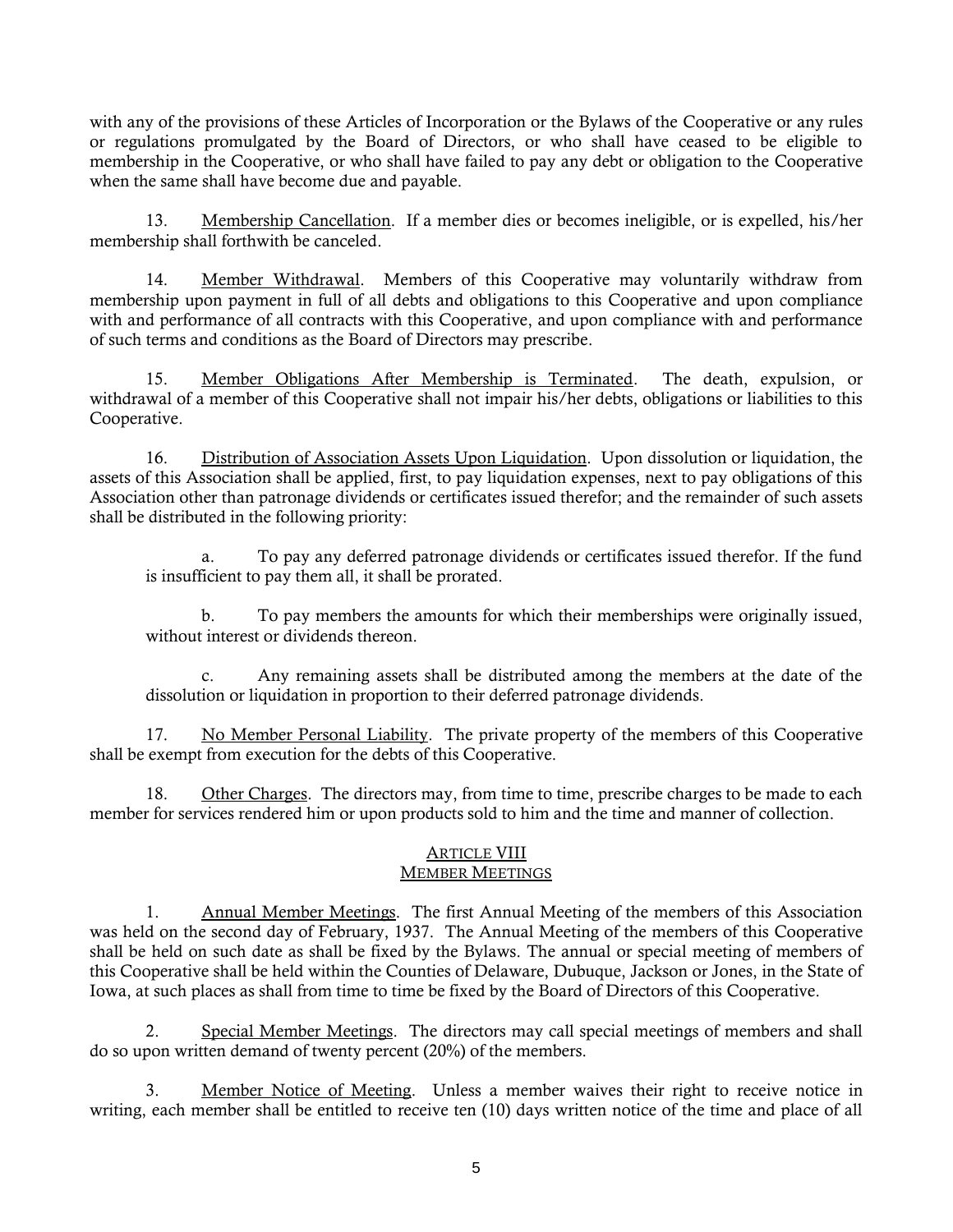meetings and of the purpose of all special meetings. Such notice shall be given to the member in person or by mail directed to the member's address as shown on the books of the Cooperative.

#### ARTICLE IX **DIRECTORS**

1. Number. From and after the adoption, execution and recording of this amendment, the business and affairs of the Cooperative shall be managed by a Board of nine (9) directors who must be members of the Cooperative.

2. Tenure. At the annual meeting of the members beginning with the year 1936, the directors shall be divided into three (3) classes, each class consisting of three (3) directors. The directors of the first class shall be elected for the term of one (1) year, those of the second class shall be elected for the term of two (2) years, and those of the third class shall be elected for the term of three (3) years. At each regular annual meeting thereafter, a number of directors equal to the number of directors whose terms expire at the time of such meeting shall be elected to hold office for the term of three (3) years, and until their respective successors shall have been elected and qualified.

3. Qualifications. All directors of the Cooperative are elected in an at-large election. The Cooperative's service area shall be divided into four (4) numbered geographic regions. Two (2) members shall be elected from each geographic region to serve as director on the Cooperative's Board of Directors. The directors shall reside within the geographic region they are elected to represent. The remaining ninth director shall be selected from any geographic region or the geographic region determined by the Board of Directors. If a properly elected director no longer resides in the geographic region for which he or she represents, then such director shall be permitted to serve out his or her remaining term, unless such director is otherwise precluded from serving as a director under Iowa law or otherwise.

The Bylaws of the Cooperative shall fix such other terms and conditions upon which a person's residency shall be determined for purposes of qualifying to be elected to a particular seat of the Board of Directors, not inconsistent with these Articles of Incorporation or the Act under which it is organized.

The geographic region boundaries shall be described in the Bylaws of the Cooperative and shown on a map, with such description and map maintained at all offices of the Cooperative and kept available to members. Said geographic regions may be revised as necessary by the Board of Directors.

4. Director Candidates. The Bylaws of the Cooperative shall provide for a procedure for nominating candidates to serve on the Board of Directors of the Cooperative. A list of nominees for the Board of Directors shall be posted at the principal office of the Cooperative at least thirty (30) days prior to the meeting of the members where an director election is scheduled to occur.

5. Election. The election of directors shall be by ballot and each voting member shall be entitled to cast one (1) vote for each director to be elected. The ballot shall contain the name of each of the candidates nominated and clearly identify the director vacancy or geographic region from which each candidate has been nominated.

6. Director Vacancy. Subject to the provisions of Section 7 of this Article IX, any vacancy in the Board of Directors may be filled by a majority vote of the remaining directors, and the director thus elected shall serve until the next regular annual meeting of the members, at which time a director shall be elected for the balance of the term of the director whose office shall have become vacant and until his successor shall have been elected and qualified. If the vacancy is not filled by the remaining directors, then such vacancy shall be filled by the members at the next annual meeting of the members. If a vacancy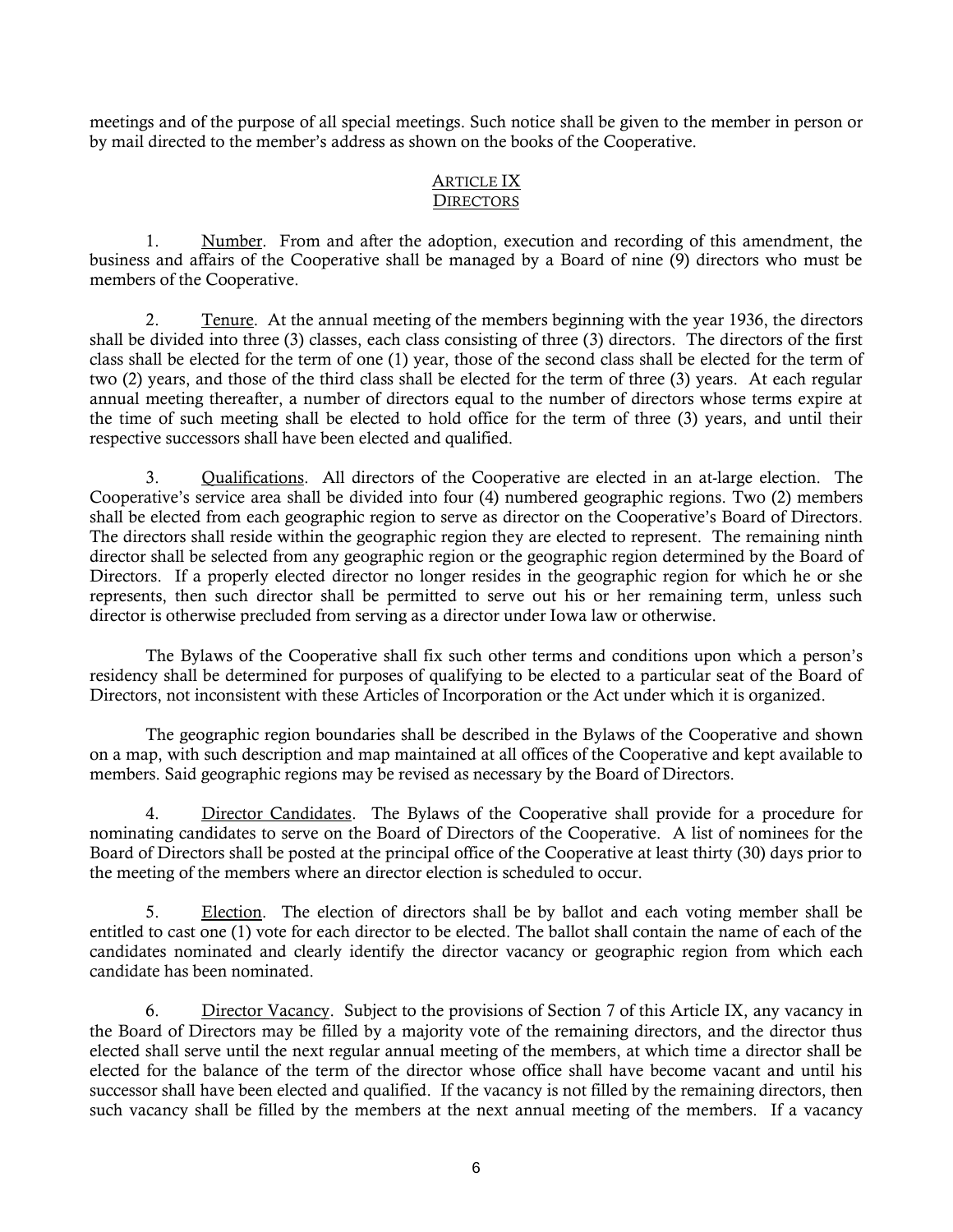results in the number of directors serving on the Board of Directors to fall below the minimum required number of directors under Iowa Code § 499.36, or its successor provisions and any and all amendments thereto, then the Directors shall fill the vacancy.

7. Director Removal. At any meeting of members called for that specific purpose, any officer or director may be removed by vote of a majority of all members present at such meeting. Any vacancy in the Board of Directors pursuant to Section 7 may be filled at the same meeting at which such vacancy is created and the director so elected shall hold office until the next succeeding regular annual meeting of the members of the Cooperative and until his/her successor shall have been elected and qualified. In case of the failure to fill such vacancy at such meeting, the Board of Directors may fill the vacancy at any subsequent meeting of the Board in the manner and for the term specified in Section 6 of this Article IX.

8. Director Resignation. A director may resign at any time by delivering written resignation to the board of directors. Such resignation is effective upon delivery, unless the resignation specifies a later effective date or an effective date determined upon the happening of an event or events. The Board of Directors may fill the vacancy at any subsequent meeting of the Board in the manner and for the term specified in Section 6 of this Article IX.

9. Director Absence Constituting Director Resignation. The Members expect that all elected directors will actively and materially participate in and attend the Board of Directors meetings. As such, any director who fails to attend, either in person or via telecommunication, three or more consecutive Board of Director meetings (such a director is referred to as an "Absent Director") shall be deemed to have voluntarily tendered his or her resignation to the Board pending Board acceptance. At the conclusion of a Board of Director meeting where an Absent Director is absent, the Board shall note in the meeting minutes that by reason of such continued absences the Absent Director has voluntarily tendered his or her resignation to the Board of Directors. The Board of Directors shall hold a vote at the end of the Board of Director meeting where an Absent Director has failed to attend to determine if the Board will accept the Absent Director's resignation. The Board's acceptance of an Absent Director's resignation shall be deemed effective immediately. If the Board refuses to accept an Absent Director's resignation, then such Absent Director shall remain on the Board. However, at the conclusion of any subsequent Board of Director meeting where such Absent Director remains absent and continues to qualify as an Absent Director, then the terms of this Section 9 shall again be triggered and the Absent Director shall again be deemed to have tendered his or her voluntary resignation pending Board approval.

#### ARTICLE X SALE OF ASSETS

A sale, lease, exchange or other disposition of all or substantially all of the property and assets of the Cooperative with or without the goodwill, if not made in the usual and regular course of business, may be made upon terms and conditions and for such consideration which may consist in whole or in part of money or property, real or personal, including shares of any other cooperative association organized under the statutes of the State of Iowa as long as such sale, lease, exchange or other disposition is authorized in the following manner:

a. The Board of Directors of the Cooperative shall adopt a resolution recommending the sale, lease, exchange or other disposition and directing the submission thereof to a vote at a meeting of the membership, which may be either an annual or special meeting.

b. Written or printed notice of the proposal shall be given to each member of record entitled to vote at the meeting within a time and in the manner provided by these Articles of Incorporation for the giving of notice of meetings of members and whether the meeting be an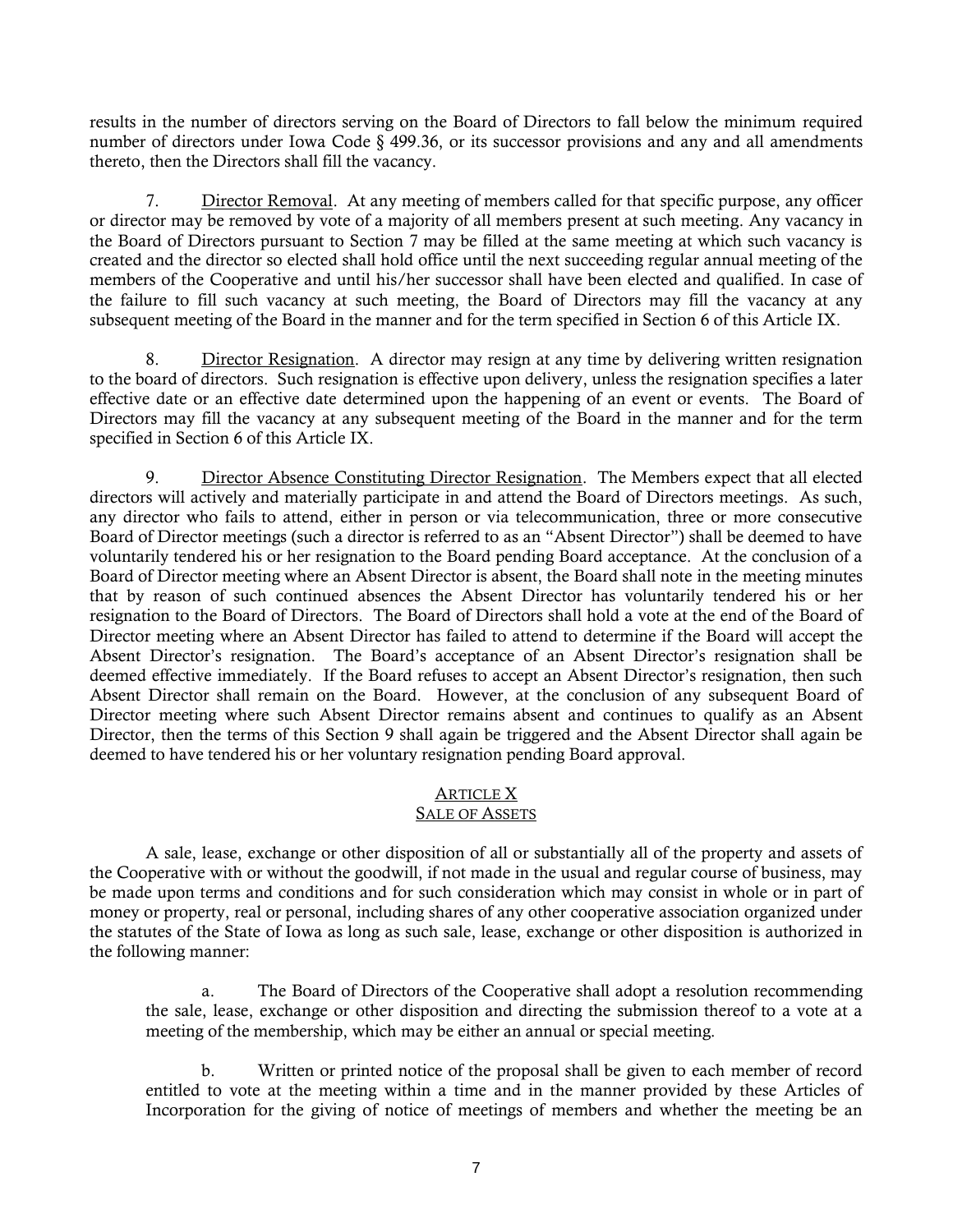annual or a special meeting shall state that the purpose, or one of the purposes of the meeting is to consider the proposed sale, lease, exchange or other disposition of substantially all of the property and assets of this Cooperative.

c. At the meeting the membership may authorize the sale, lease, exchange or other disposition and may fix or may authorize the Board of Directors to fix any and all of the terms and conditions thereof and the consideration to be received by this Cooperative. Such authorization shall be approved if two-thirds  $(2/3)$  of the members vote affirmatively on a ballot on which a majority of all voting members of the Cooperative participate.

d. After the authorization by the vote of members, the Board of Directors of the Cooperative may nevertheless, in its discretion, abandon the sale, lease, exchange or other disposition of assets, subject to the rights of third parties under any contracts relating thereto without further action or approval by the members.

#### ARTICLE XI

## RELIEF FROM LIABILITY FOR MONETARY DAMAGES

Except as otherwise provided by Iowa law, a director, officer, employee, member or volunteer of the Cooperative shall not be personally liable on the debts or obligations, and a director, officer, member or other volunteer is not personally liable in that capacity for a claim based upon an act or omission of the person performed in the discharge of the person's duties, except for a breach of the duty of loyalty to the Cooperative, for acts or omissions not in good faith or which involve intentional misconduct or knowing violation of the law, or for a transaction from which the person derives an improper personal benefit.

The Cooperative may indemnify any present or former director, officer, employee, member or volunteer in the manner and in the instances authorized in Iowa Code Section 499.59A, or its successor and any and all amendments thereto.

#### ARTICLE XII AMENDMENT TO BYLAWS

The directors by a vote of seventy-five percent (75%) of the directors may adopt, alter, amend, or repeal the Bylaws of the Cooperative, and the same shall remain in force until altered, amended, or repealed by a vote of seventy-five percent (75%) of the members present at any annual meeting or special meeting of the members.

#### **ARTICLE XIII** AMENDMENT TO ARTICLES OF INCORPORATION

These Articles of Incorporation may be amended by a vote of sixty-six and two-thirds percent (66 2/3%) of the members present at any annual meeting or any special meeting called for that purpose, provided that at least ten (10) days before said annual meeting or special meeting a copy of the proposed amendment or summary thereof be sent to all members.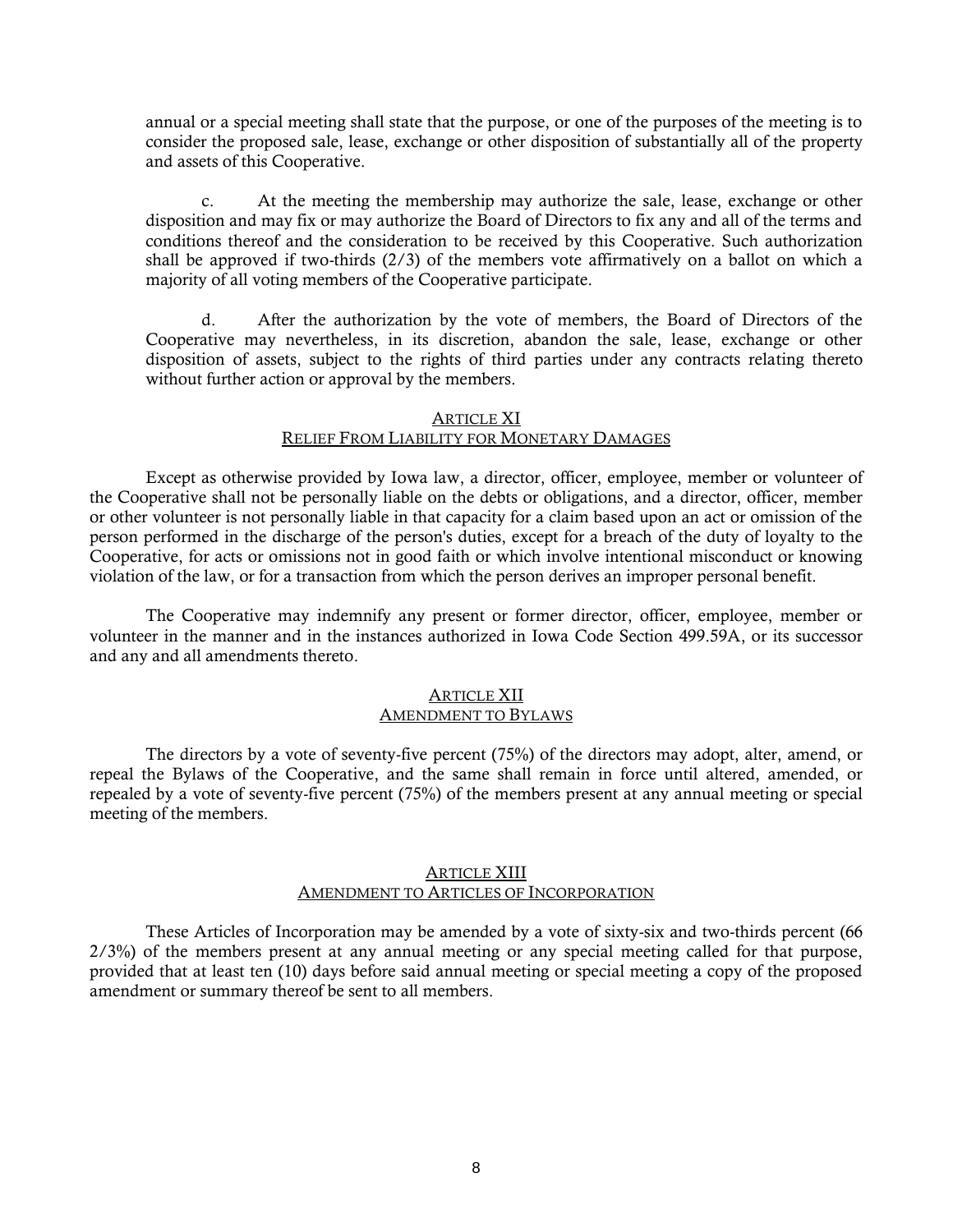# AMENDED AND RESTATED ARTICLES OF INCORPORATION MAQUOKETA VALLEY RURAL ELECTRIC COOPERATIVE

# KNOW ALL MEN BY THESE PRESENTS:

That at the Annual Meeting of the Members of Maquoketa Valley Rural Electric Cooperative, a Cooperative corporation duly organized under the laws of the State of Iowa, held at

 $\frac{1}{2}$ , Iowa, on the 21<sup>st</sup> day of August, 2014, pursuant to notice given to all members of said Cooperative, the attached Amended and Restated Articles of Incorporation was adopted by a vote of the members as herein certified.

| Members Voting Aye:              |  |
|----------------------------------|--|
| Members Voting Nay:              |  |
| <b>Total Members Present:</b>    |  |
| Percentage in Favor of Adoption: |  |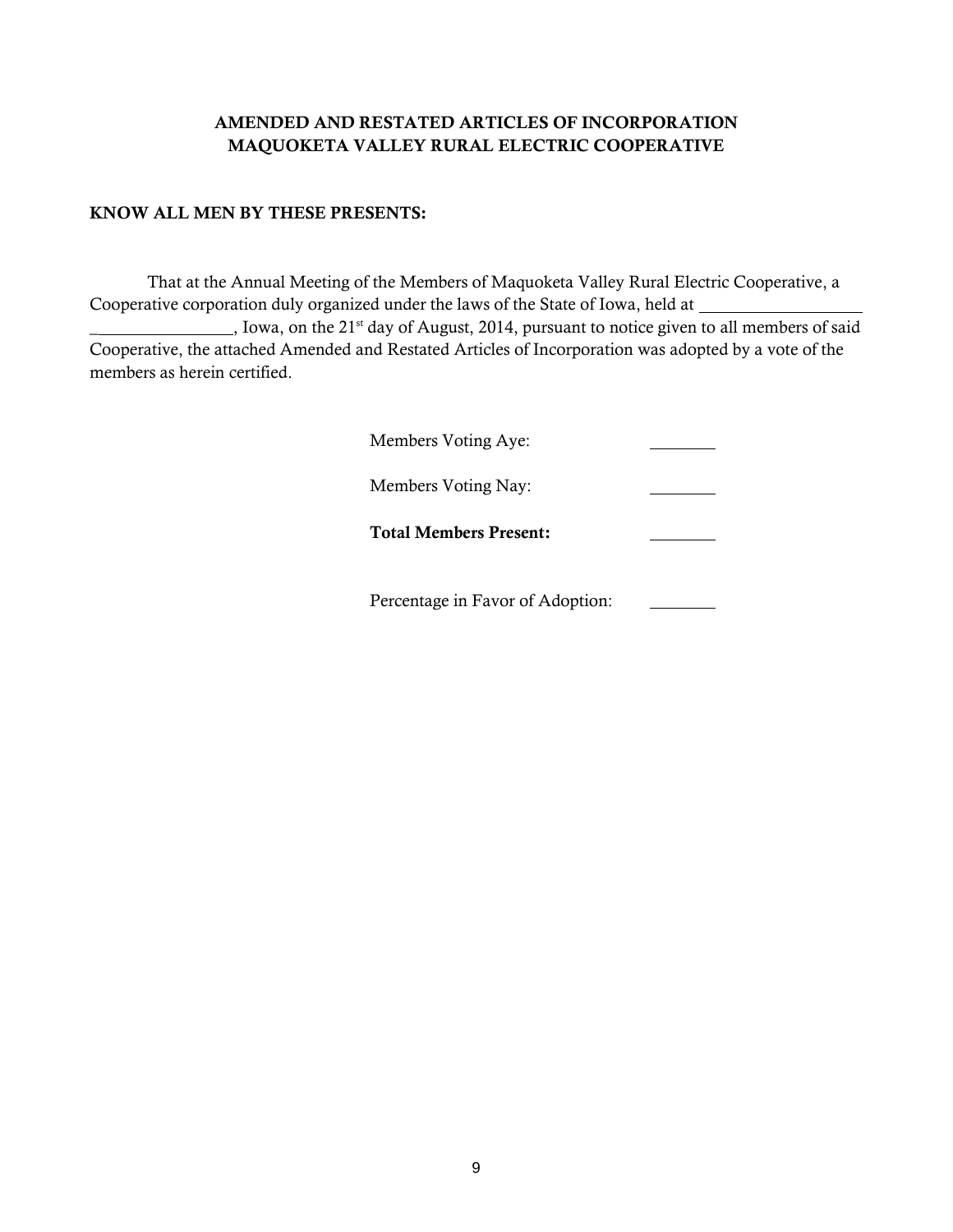#### AUTHORIZATION TO EXECUTE

Upon motion duly made, seconded and unanimously carried, the President and Secretary of the Cooperative were duly authorized to sign, execute, acknowledge, file, record, and do all things necessary or by law required to execute, complete and carry into effect the above Amendment to the Articles of Incorporation of said Cooperative.

#### **CERTIFICATE**

We, Larry Swanson and Eugene Manternach, President and Secretary, respectively, of said meeting of the members of said Cooperative, held on  $21<sup>st</sup>$  day of August, 2014, do hereby certify the above to be true and correct statement of the proceedings of the said Annual Meeting of the members of said Cooperative held as aforesaid.

Larry Swanson, President

 $\mathcal{L}$ 

 $\overline{\phantom{a}}$ 

 $\overline{\phantom{a}}$ 

 $\overline{\phantom{a}}$ 

Eugene Manternach, Secretary

#### **EXECUTION**

In conformity with the above resolution and pursuant to the authority therein granted, we, Larry Swanson and Eugene Manternach, President and Secretary, of said Cooperative, have executed this instrument and do hereby certify that we have signed, executed, and acknowledged the same for and on behalf of said cooperative this \_\_\_ day of \_\_\_\_\_\_\_\_\_\_\_\_\_\_\_\_\_\_\_, 2014.

Larry Swanson, President

Eugene Manternach, Secretary